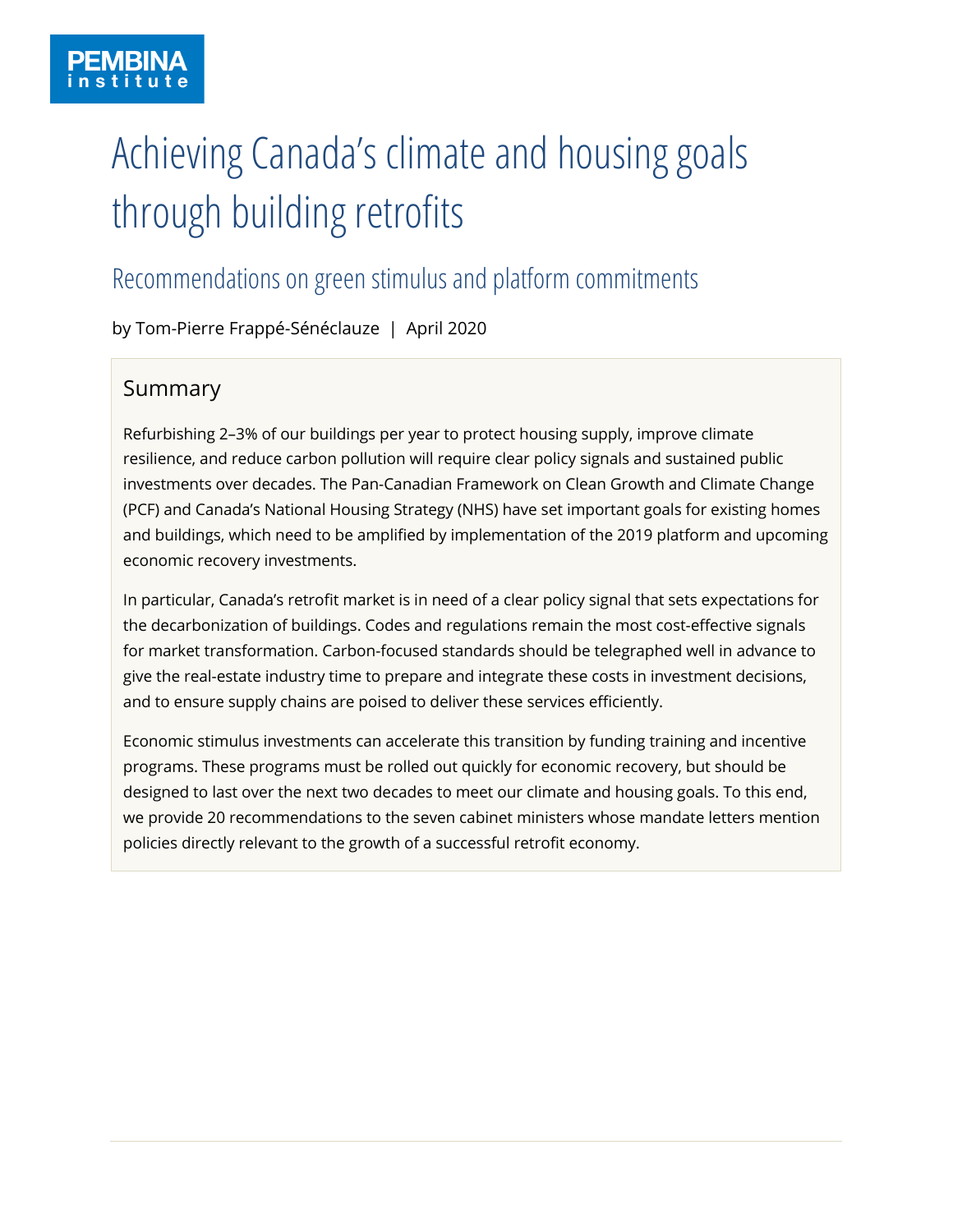# Five pillars of a retrofit economy

To meet their Paris Agreement climate commitments, Canada and other industrialized countries need to eliminate carbon pollution from homes and buildings by mid-century. To this end, Canada should achieve a 40–50% reduction by 2030. This will require major investments in refurbishing existing buildings to (1) get them off fossil fuels, (2) improve energy efficiency, and (3) make them more responsive to fluctuating demand on the electrical grid via storage, on-site generation, and load shifting. To protect occupant health and real estate assets, these upgrades should also include climate adaptation measures to enable buildings to better withstand extreme weather.

Markets today lack the signals to drive demand for such integrated "deep" retrofits. Intervention by senior levels of government is needed to create five key conditions for market transformation:

- 1. **Regulatory clarity:** Set a clear timeline and regulatory process for the phase out of fossil fuels as a heat source in buildings. This should include: (a) clear sectoral targets for reducing carbon pollution in buildings by 2030, 2040, and 2050; (b) carbon intensity limits for new buildings so they are connected to low-carbon heating systems from day one; (c) carbon intensity limits for existing buildings to be phased in over the next decade, allowing for variability across building types and regions; and (d) efficiency standards requiring the end-of-life replacement of fossil-fuel heating equipment by high-efficiency, low-carbon systems, such as heat pumps.
- 2. **Affordability and equity:** Create a long-term, outcome-focused program providing loans and grants to bridge the business case for deep retrofits. Public funds should *not* be used to further incent fossil fuel systems, but rather should focus on fuel switching and whole-building retrofits delivered in one step or over time. Leverage private capital for market segments where the business case for upgrades can already be made, and ensure regulations support housing affordability through subsidies and low-interest financing for housing societies. Design subsidy programs so they can be adjusted over time based on market response and the phasing in of regulations.
- 3. **Data access and transparency:** Mobilize provinces and territories to implement the universal labelling, benchmarking, and disclosure policies needed to inform and motivate investments in climate resilience and mitigation. Facilitate innovation and market creation by facilitating access to energy data via open-data policies for local, provincial, and federal databases; the implementation of data quality standards; and ensuring customers and public institutions can access utilities' electronic data.
- 4. **Industry capacity:** Provide funding and resources to support standard development, training delivery, local manufacturing, and certification of high-performance components not yet available in the Canadian market.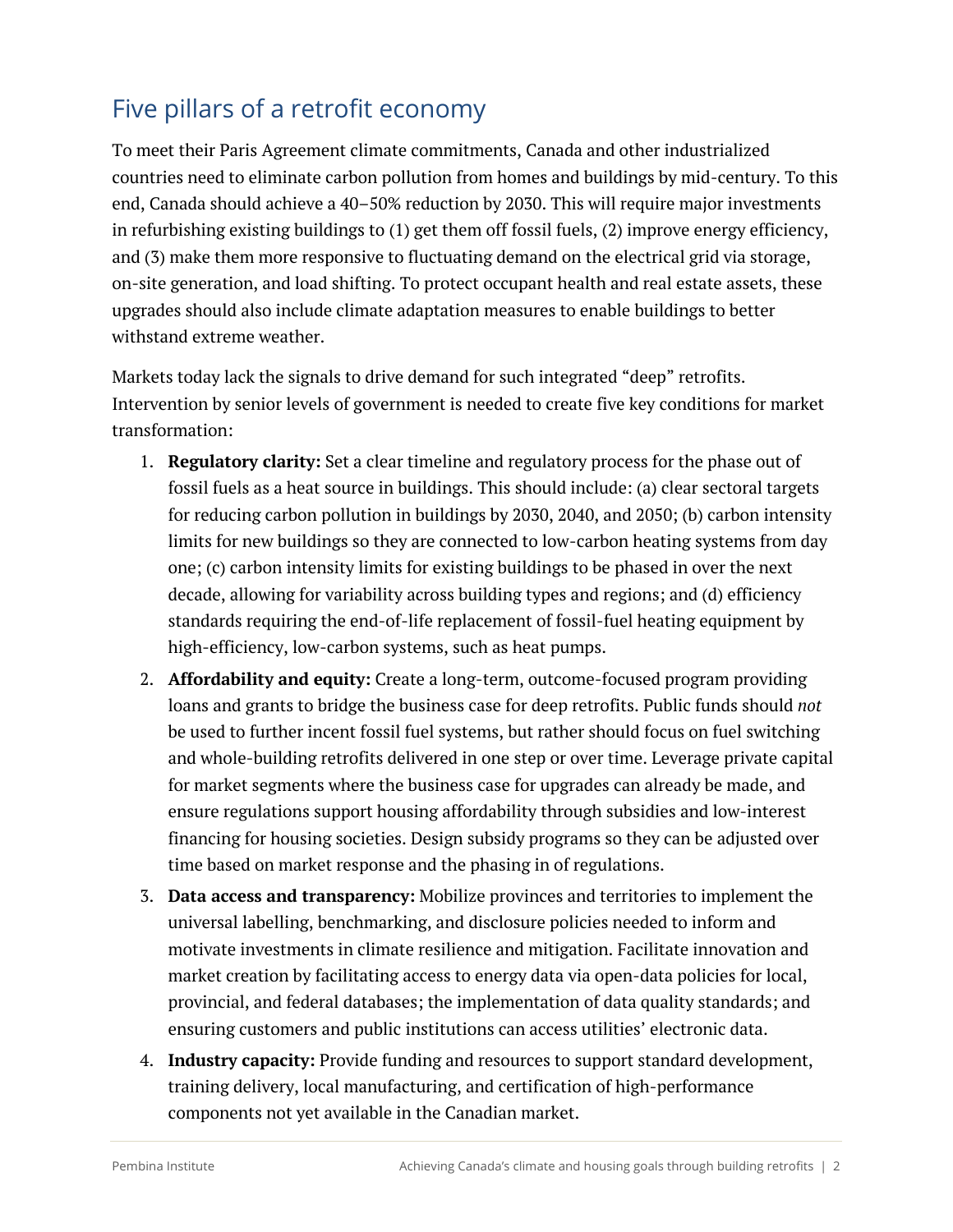5. **Demonstration projects and public procurement:** Prime market transformation through demonstration projects of deep retrofits and public procurement policies covering buildings owned or leased by federal, provincial, and territorial governments and public investments in social housing.

Ministers' mandate letters mention several new policies that could contribute to these objectives. However, the need to roll out these programs quickly raises some challenges, which we discuss below. These challenges can be mitigated through program design, co-ordination across ministries, and stakeholder engagement.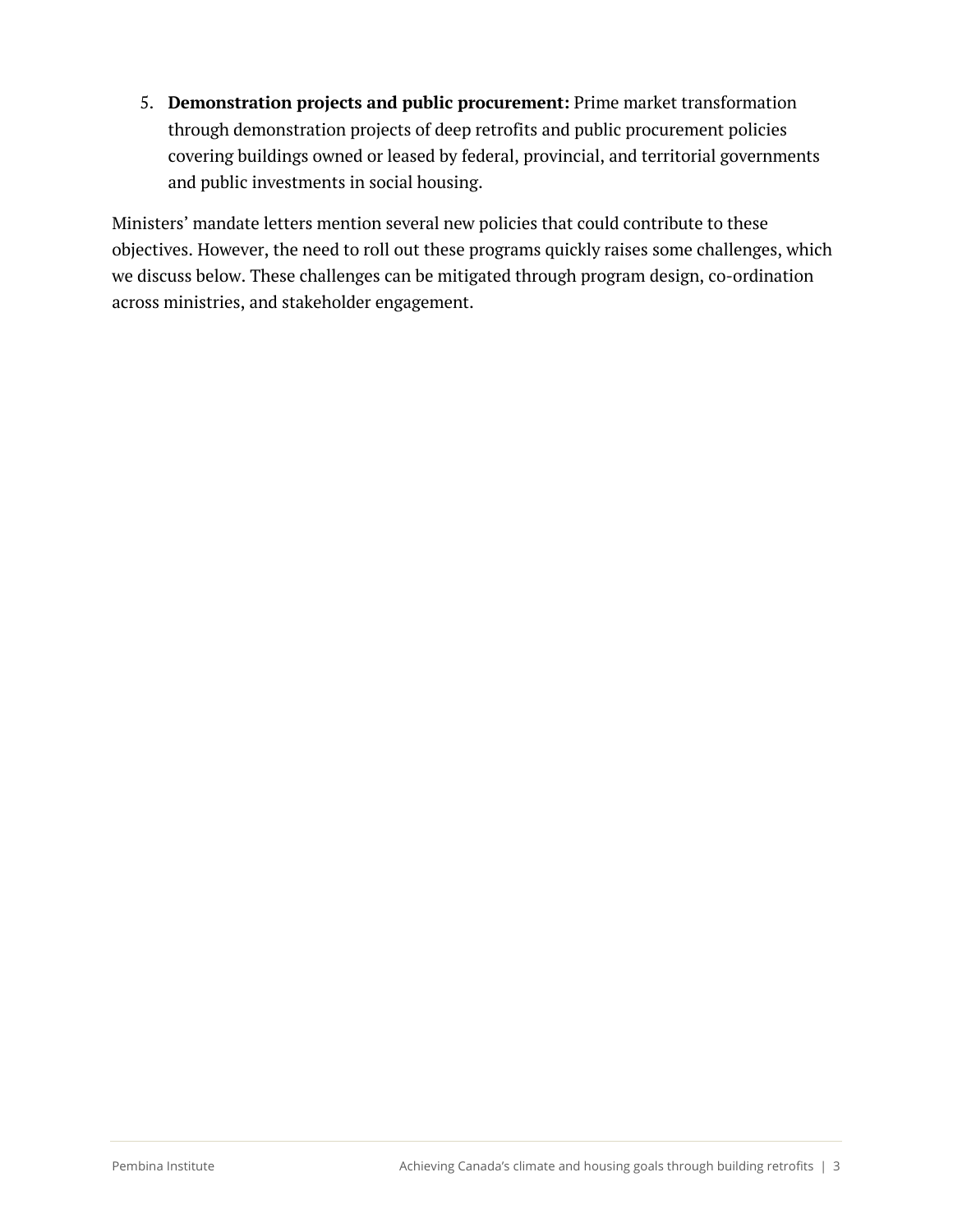# Retrofits in homes (Green Homes program)

"Operationalize a plan to help Canadians make their homes more energy efficient and climate resilient. This will include providing free energy audits to homeowners and landlords, up to \$40,000 in interest-free lending for retrofits that will save Canadians money on their energy use, a cash incentive for borrowers to maximize their energy savings, and creating a Net Zero Homes Grant of up to \$5,000 for newly built homes that are certified net zero-emissions."

*— Mandate letters to Minister of Natural Resources Seamus O'Regan and Minister of Families, Children and Social Development Ahmed Hussen (responsible for the Canada Mortgage and Housing Corporation)*

### Challenges

- If the eligibility criteria for accessing Green Home zero-interest financing include only minimal requirements for carbon pollution reductions, this program will result mostly in shallow retrofits and significant free-ridership. Picking only the lowest hanging fruit will not put these homes on track to zero-carbon, leaving the heavy lifting for another day. This will also hinder the business case for deep retrofits in the future, as the most cost-effective measures will have already been completed.
- A short-lived program could have a detrimental impact on the establishment of a mature retrofit economy. The introduction and withdrawal of federal and provincial programs created significant boom-bust cycles in the energy auditor workforce, to note just one example. Building awareness of programs among contractors and homeowners takes time and co-ordination with utilities, provinces, and other customer-facing institutions.
- A one-size-fits-all program is most likely to get uptake from well-off households with capacity to invest and take on additional debt, thus exacerbating, rather than alleviating, economic disparity.
- A zero-interest financing program could compete with the Property-Assessed Clean Energy (PACE) financing programs being developed by local governments with the support of the Federation of Canadian Municipalities (FCM).
- Energy audits based on walkthroughs with energy advisors are relatively expensive. Although they offer great value to homeowners seeking to pursue significant renovations, they may not be the most cost-effective way to proactively engage homeowners and the real estate industry to create awareness of energy efficiency and to facilitate its market valuation.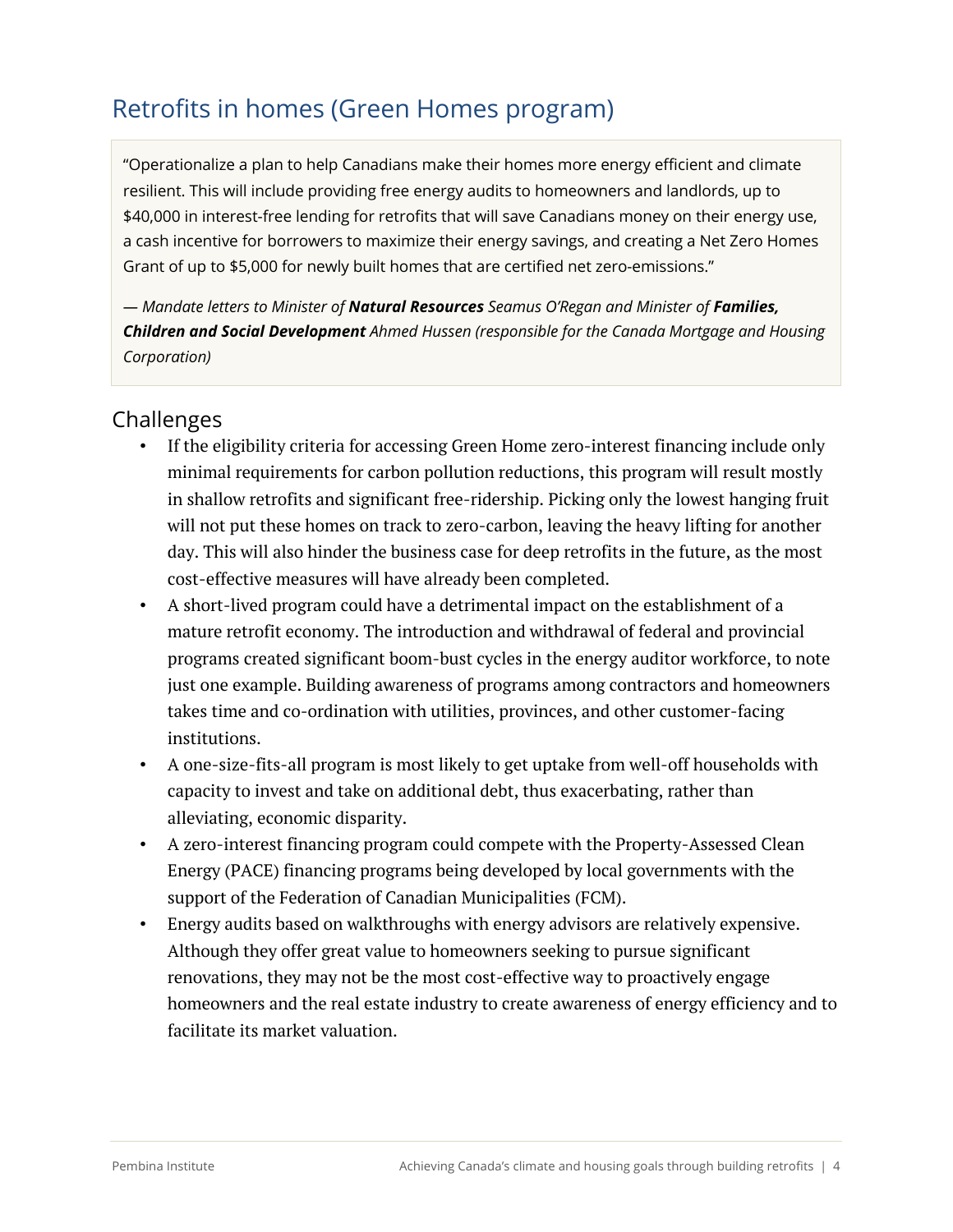- **1. Increase the Greener Home retrofit target and pair loans with outcome-based grants**: Increase loan maximums for homes from \$40,000 to up to \$100,000 and provide grants to cover a significant portion of the retrofit cost**.** Offer homeowners a financing package (including loan and grant) that becomes more advantageous based on the depth of carbon reduction achieved and the reduction in peak electricity consumption. Use pre/post energy audits to assess outcomes.
- **2. Partner with retail banks and financial technology firms for program delivery:**  Contractors and retail banks have unique opportunities to engage homeowners when investment decisions are made: when something fails, and when a home is being sold or remortgaged. The federal government should partner with retail banks and fintech firms that provide lending products to contractors to deliver government-backed financing programs. This public-private partnership model has been successfully used by the KfW development bank in Germany to roll out more than 27 billion euros in loans and grants. $<sup>1</sup>$ </sup>
- **3. Align with residential PACE programming:** FCM is working with several municipalities across the country to set up PACE financing programs. Co-ordination with these programs should be facilitated by ensuring that low-cost financing available through the federal government is accessible through the PACE programs. This might take some time to bring to fruition, and should be worked on in tandem with the partnership with retail banks discussed above. In the meantime, providing PACE participants with the option to access a top-up grant comparable to the value of the interest buy-back offered by the government would ensure these federally-backed pilot programs are not competing against another federal program.
- **4. Allow the formula to vary by market segment, region, and equity considerations:**  The formula established to assess grant size and total allowable loan could be adapted to allow for regional variations in grid intensity, due to market contexts, and based on the level of economic stimulus sought. Top-ups should be provided for low-income, remote, and Indigenous communities based on geographic area and/or based on lowincome thresholds.<sup>2</sup> Programs could be launched nationally relatively quickly with minimum incentives. Formulas for more advanced incentives could then be developed in collaboration with provinces and territories, each given access to a pool of funding to distribute based on regional considerations. Access to this incentive funding pool

<sup>1</sup> Tower Renewal Partnership, *German Retrofit Financing* (2016). http://towerrenewal.com/wpcontent/uploads/2017/04/20170331\_Case-Study\_KFW.pdf

<sup>2</sup> For example, see the "low-income household" definition in B.C.'s Demand-Side Measures Regulation, Article 1. http://www.bclaws.ca/EPLibraries/bclaws\_new/document/ID/freeside/10\_326\_2008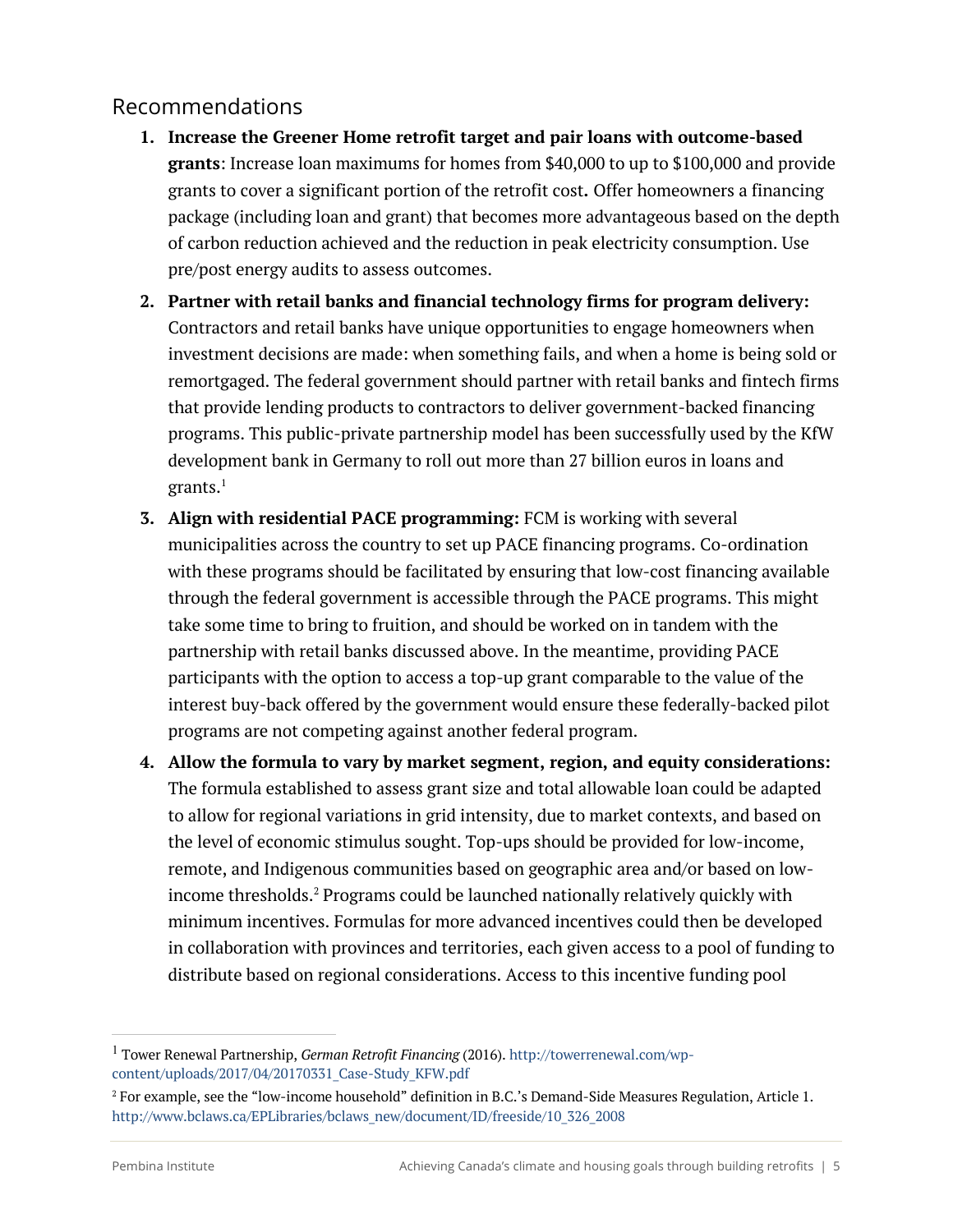should be made conditional on the implementation of PCF objectives for building codes and labelling.

- 5. **Develop low-cost labelling tools aligned with EnerGuide, and work with provinces and territories to implement labelling requirements at point of sale or rental:** An alternative to a full audit can be generated based on available databases and through a simple questionnaire to be filled in by homeowners.3 Natural Resources Canada could develop such a tool and integrate it with the EnerGuide home energy rating system as a pre-assessment tool. The pre-assessment could be used to comply with point-of-sale and point-of-rental labelling requirements, allowing provinces and territories to move faster toward adoption of this PCF commitment. As well, this pre-assessment could be paired with customer-centric web interfaces, be used to upsell incentive and loan programs, and facilitate access to contractors. Such pre-assessments could be sufficient to create a market signal and could be upgraded to a full audit by owners who plan to conduct retrofits. Such remote-based pre-assessment would benefit from a structured energy data strategy (see Recommendation 15).
- **6. Create an ongoing funding mechanism for low-carbon finance programs distinct from general revenues:** Outcome-based programs as outlined above offer the advantage that the funding levels can be adjusted over time based on political priorities while maintaining the continuity of the program. Another way to increase the resiliency of these programs is to fund them through a dedicated fund replenished through the issuance of green bonds, similarly to what Germany is doing in partnership with the KfW bank. In this successful public-private partnership, the government sells bonds on capital markets to fund a mix of low-interest  $(1-3%)$  loans and grants which local retail banks can offer to their customers. The economic activity resulting from the investment has been shown to return four to five times more money to the public coffers than the costs the program demands, which is more than sufficient to repay the bonds.<sup>4</sup>

<sup>3</sup> Madi Kennedy, Betsy Agar, and Tom-Pierre Frappé-Sénéclauze, *Tools for Building Energy Labelling: Options for a universal energy labelling policy in B.C.*, prepared by the Pembina Institute for the B.C. Ministry of Energy, Mines and Petroleum Resources and Natural Resources Canada (2019).

<sup>4</sup> KfW Bankengruppe, *Impact on Public Budgets of KfW Promotional Programmes in the Field of "Energy-Efficient Building and Rehabilitation* (2011). https://www.kfw.de/migration/Weiterleitung-zur-Startseite/Homepage/KfW-Group/Research/PDF-Files/Energy-efficient-building-and-rehabilitation.pdf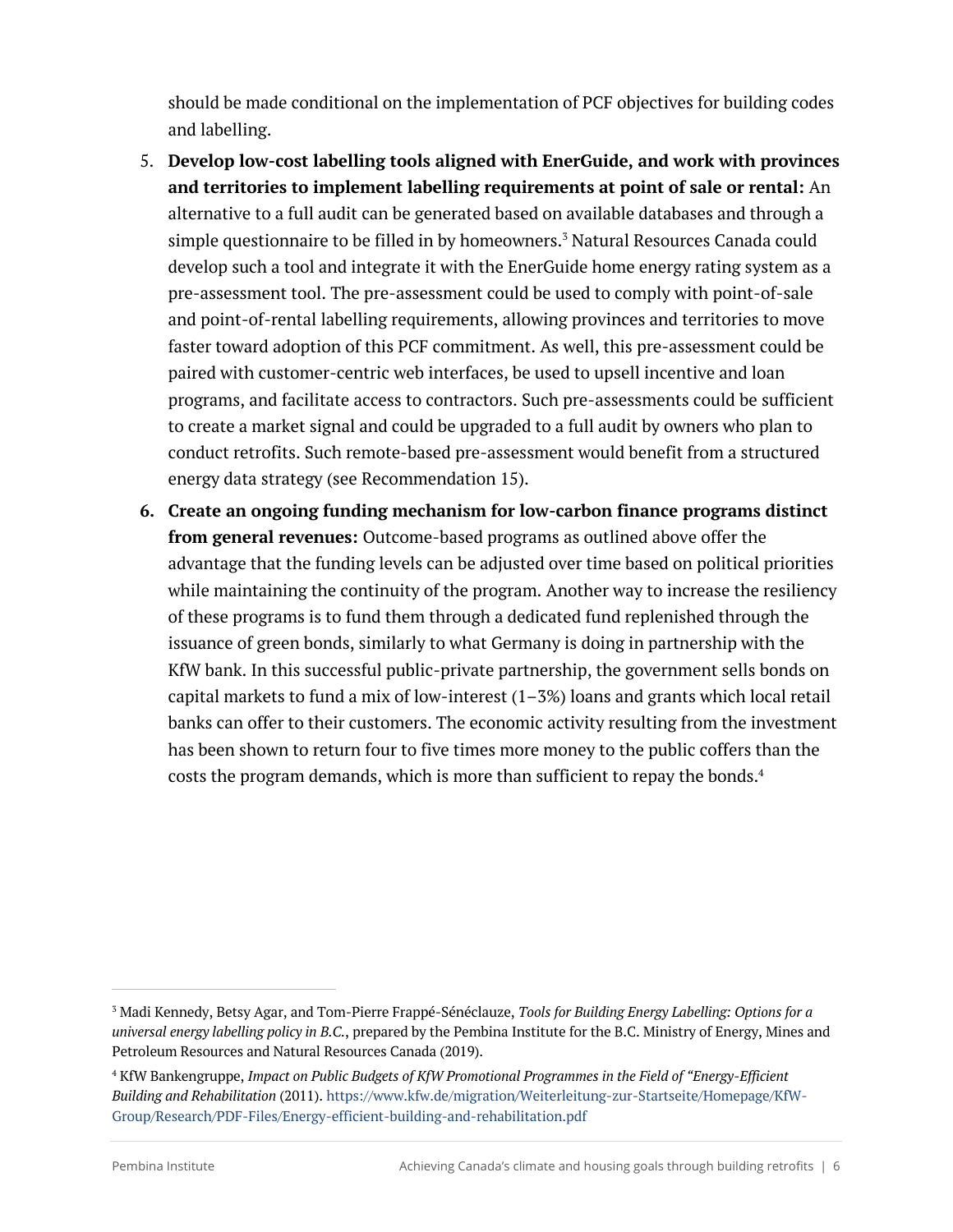# Retrofits in affordable housing

"Building on our historic investment of \$13 billion, including the creation of 41,800 new units and the repair of another 229,600 units, continue to build and renovate housing through the National Housing Strategy."

*— Mandate letter to Minister of Families, Children and Social Development Ahmed Hussen (responsible for the Canada Mortgage and Housing Corporation)*

"Work with the Federation of Canadian Municipalities through the Green Municipal Fund, the Municipalities for Climate Innovation Program and the Municipal Asset Management Program to build climate resilience, reduce greenhouse gas emissions, make better decisions, and monitor investments and ensure they reduce emissions from residential, commercial and multi-unit buildings."

*— Mandate letter to Minister of Infrastructure and Communities Catherine McKenna*

### **Challenges**

- Despite the technical capacity to do so, few housing societies go beyond the 25% energy and carbon pollution reduction required by the National Housing Co-Investment Fund. This minimum requirement can be easily achieved through basic control upgrades and switching to a more efficient natural-gas powered heating plant. While they may reduce operational costs, these upgrades do *not* significantly improve the resiliency of these buildings, nor do they wean them from carbon-intensive fuels. From a climate perspective, these are costly missed opportunities.
- There are currently no federal programs supporting the refurbishment of aging marketrental housing and co-op housing. In many cities, rent increases are capped, making it difficult for owners to recuperate investments in refurbishment. In the absence of requirements to do so, these buildings are not being renovated and are degrading.

- 7. **Create a top-up fund for NHS-funded retrofits and new construction projects that achieve deep carbon reductions:** Right now, projects accessing NHS funding must achieve at least a 25% reduction in carbon pollution; this leaves many opportunities for carbon reduction unfunded. Adding a top-up fund to enable societies to go directly to deep retrofits (60–80% GHG reductions) would seize opportunities that would otherwise be missed for increased resiliency, carbon reductions, and economic activity in projects that are scheduled for design and construction in the coming years.
- 8. **Require stronger climate resiliency in NHS-funded projects:** Decarbonization of the social housing sector by 2050 should be an explicit objective for the Canada Mortgage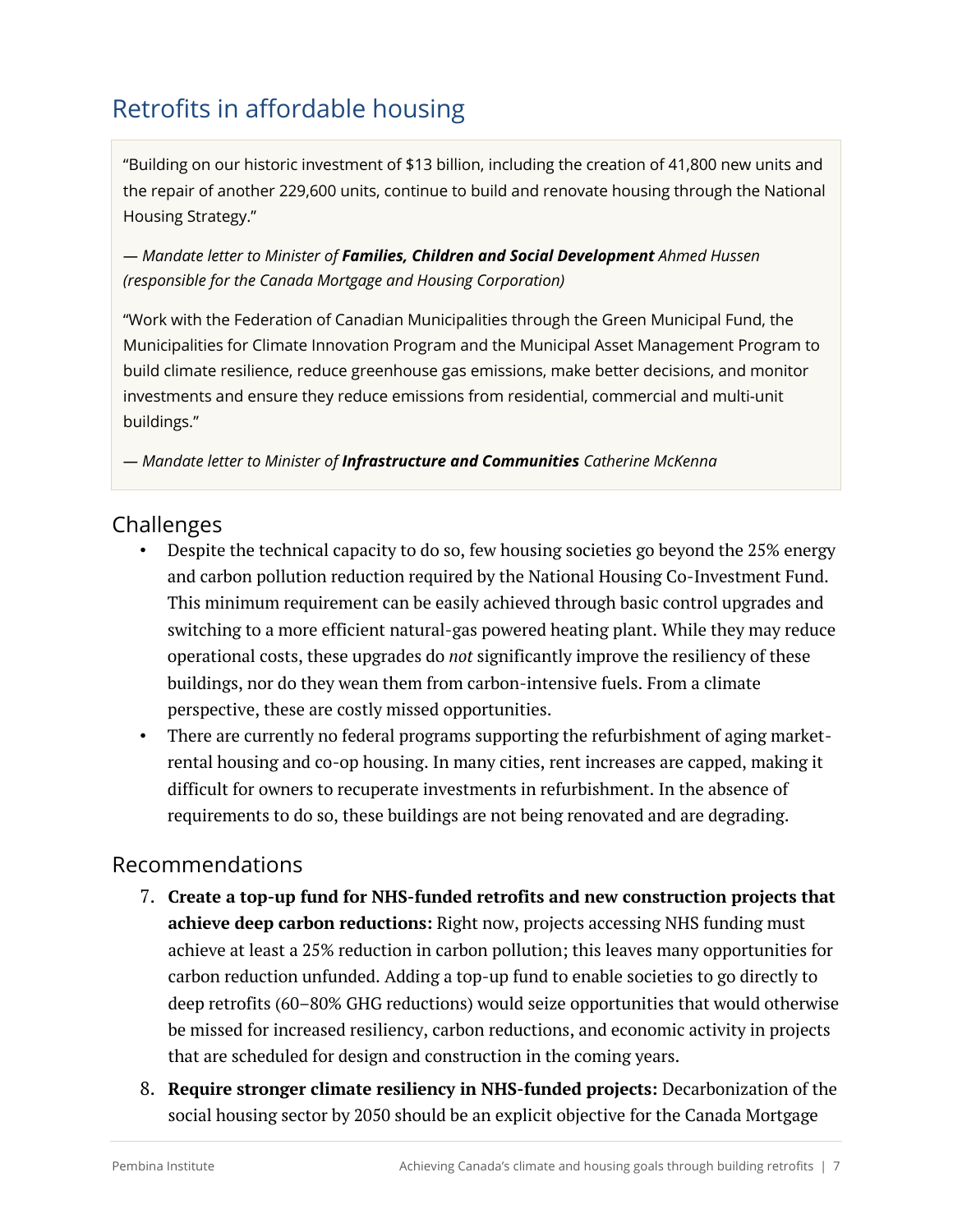and Housing Corporation (CMHC); co-investment funding should be guided by these outcomes and the minimum carbon reductions expected from these investments should be increased. The co-investment fund also needs a clearer framework to assess and require integration of climate adaptation measures in these once-in-a-generation upgrades. Many synergies between deep retrofits and climate risk protection are routinely being missed; they should be seized to ensure the long-term health and viability of our social housing sector.

- **9. Provide more flexibility on meeting accessibility targets in retrofit situations:** Coinvestment fund requirements for accessibility upgrades are very costly in retrofit situations. Accessibility goals of the NHS could more effectively be met by ensuring a greater share of units in new construction projects meet accessibility criteria, and by allowing more flexible tests for accessibility upgrades in existing buildings.
- **10. Create a market-rental preservation program:** Apartment buildings built in the 1960s, '70s, and '80s form the backbone of affordable rental housing in Canada and are an essential part of our economic infrastructure: workers having a place to call home is as necessary as roads and bridges to a competitive economy. The federal government should create a market-rental preservation program incenting landlords to repair and retrofit relatively affordable units without increasing rents beyond inflation discouraging tenant-displacing measures such as "renoviction," improving housing quality, and reducing carbon pollution. 5

<sup>5</sup> Federation of Canadian Municipalities, *Building better lives together: First 100 days of federal government: A municipal call to action* (2019). https://data.fcm.ca/documents/resources/building-better-lives-together.pdf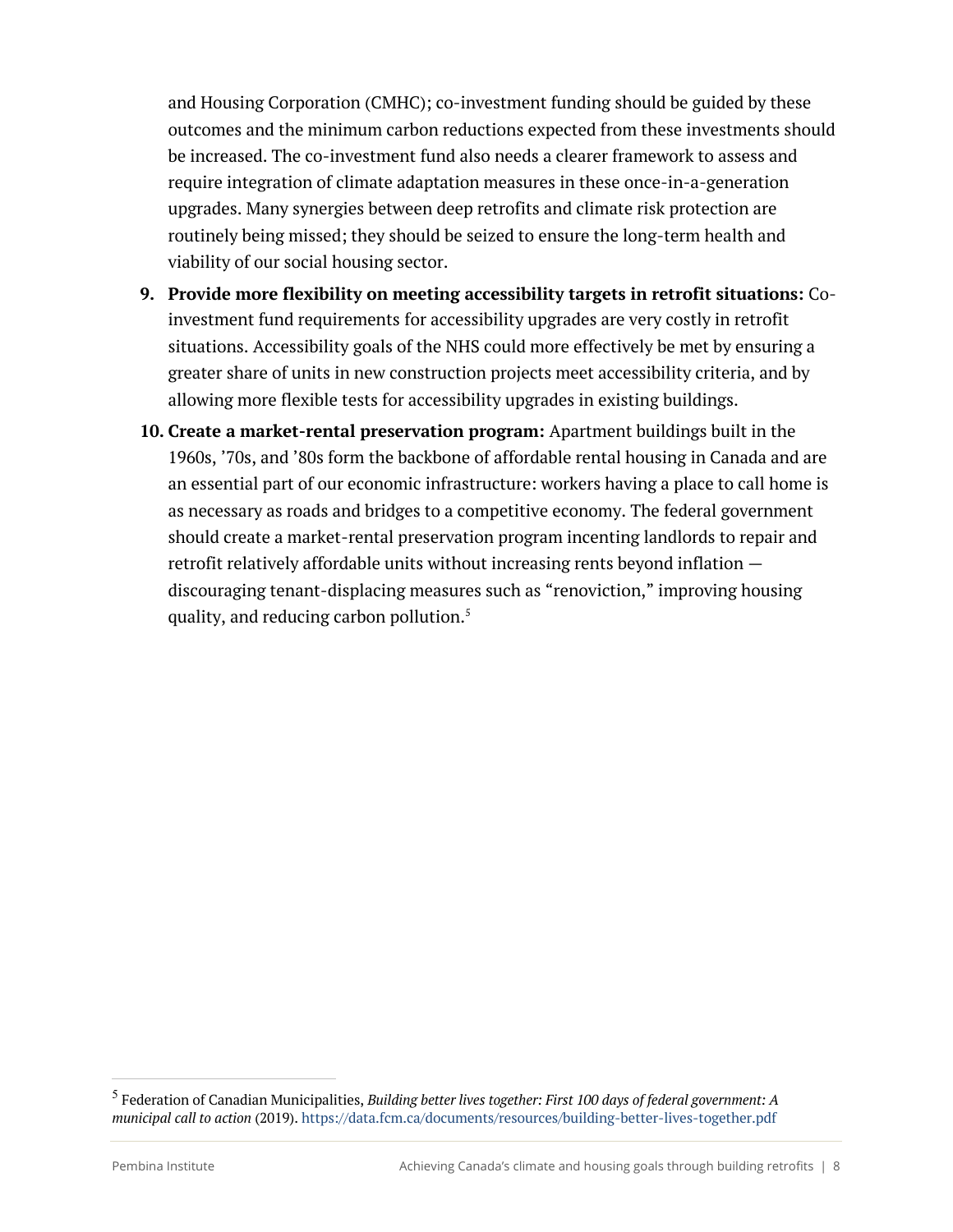# Retrofits in commercial buildings

"Launch a national competition to create four long-term funds to help attract private capital that can be used for deep retrofits of large buildings such as office towers."

#### *— Mandate letter to Minister of Natural Resources Seamus O'Regan*

"Ensure the Canada Infrastructure Bank has the support it needs for its core purpose of attracting private sector and institutional investment to expand the scope of public infrastructure investment in Canada, in line with the Government's public policy objectives."

*— Mandate letters to Minister of Infrastructure and Communities Catherine McKenna and Minister of Finance Bill Morneau*

### Challenges

- Energy efficiency investments in buildings are too small and have too high transaction costs to be of interest to most private investors. An intermediary is required to pool projects and bundle these investments to be sold as securities. This requires a level of expertise in assessing the business case for building retrofits, real estate risk assessment and valuation, loan underwriting, etc. Any funds aiming to attract private capital in this sector should be administered by an entity with the resources and mandate to retain that expertise.
- Split incentives: owners of commercial buildings have limited incentive to refurbish buildings if the energy cost savings and other non-energy benefits are accrued by tenants.

- 11. **Develop an arm of the Canada Infrastructure Bank (CIB) dedicated to the identification, underwriting, and securitization of commercial retrofit loans:** The federal government can build a green finance practice within the CIB, with the initial intent of aggregating energy efficiency loans (e.g. loans made by emerging financing programs across Canada), securitizing them and selling them on secondary markets (e.g. to institutional investors). As the market matures, this green building finance centre may expand its efforts to other areas, in line with green bank-like institutions around the world. $6$
- 12. **Collaborate with CMHC and FCM on the development of a national commercial PACE program:** Through its community energy financing program, FCM is tasked with

<sup>6</sup> Équiterre and the Pembina Institute, *Federal Policies for Low-Carbon Buildings: A blueprint to implement the Pan-Canadian Framework buildings strategy* (2017), 21. https://www.pembina.org/pub/federal-buildings-blueprint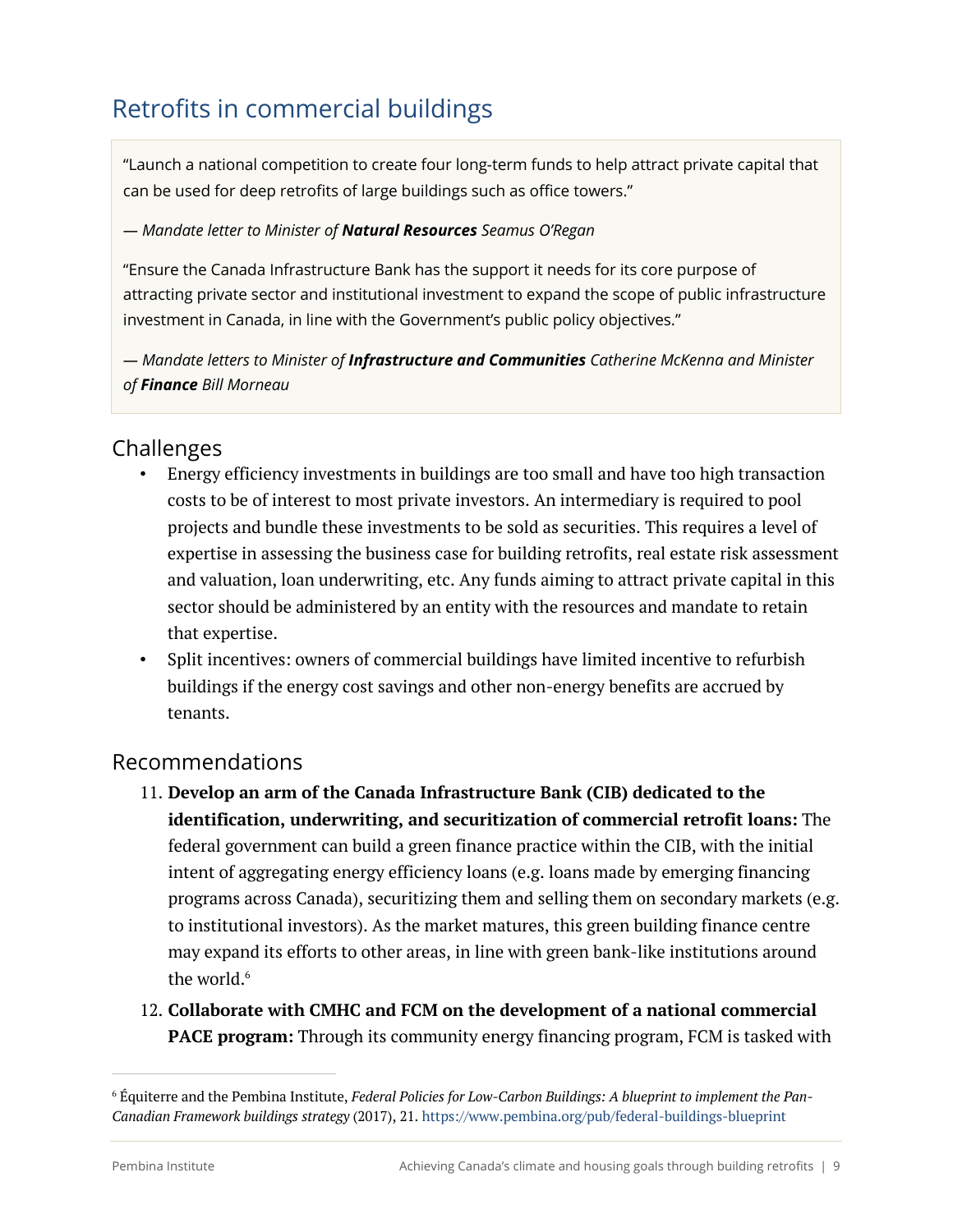supporting energy financing programs in municipalities, many of which are looking into PACE. Given the significant learning curve in understanding the risks and value of PACE financing for building owners, portfolio managers, underwriters, and CFOs, it is critical that eligibility criteria and terms be harmonized across the country to justify mobilization of resources to understand this new financing mechanism. Canada is a small market as it is, and further fragmentation will not allow the structural changes needed for PACE to succeed.

13. **Launch a loan guarantee program for high-performance retrofit projects:** The federal government can launch and manage a large-scale loan guarantee program to backstop investments in key building retrofit initiatives. Modelled after the U.S. Department of Energy's successful program, Canada's program can focus on guaranteeing private loans to energy efficiency, renewable energy, and other projects.<sup>7</sup>

<sup>7</sup> *Federal Policies for Low-Carbon Buildings*, 22.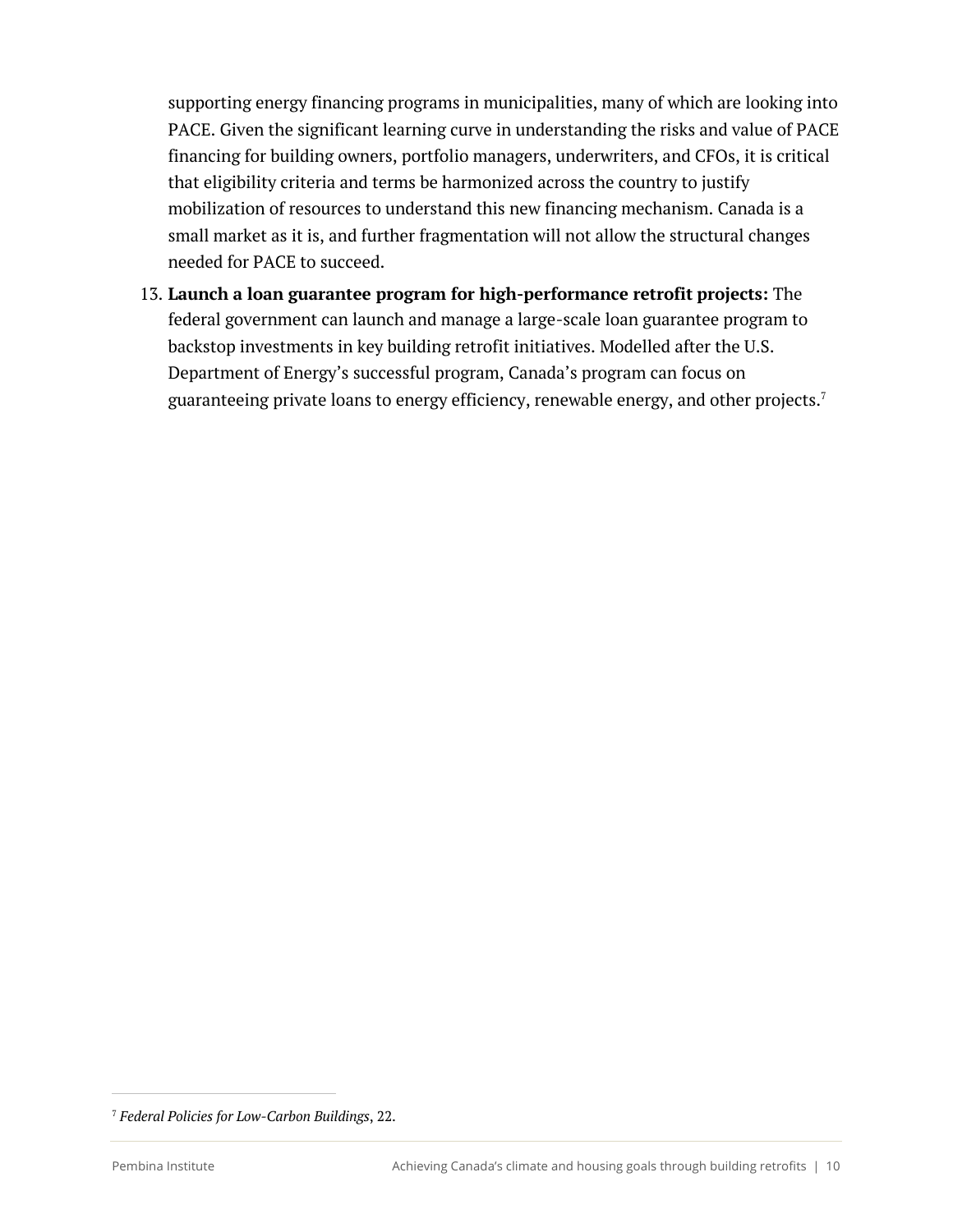# Integration with Pan-Canadian Framework commitments and other policies

"Implement the Pan-Canadian Framework on Clean Growth and Climate Change, while strengthening existing and introducing new greenhouse gas reducing measures….Working with the Minister of Innovation, Science and Industry and the Minister of Natural Resources to position Canada as a global leader in clean technology."

#### *— Mandate letter to Minister of Environment and Climate Change Jonathan Wilkinson*

"Operationalize a plan to help Canadians make their homes more energy efficient and climate resilient."

*— Mandate letters to Minister of Natural Resources Seamus O'Regan and Minister of Families, Children and Social Development Ahmed Hussen (responsible for CMHC)*

"Invest in skills training to ensure that there are enough qualified workers to support energy audits, retrofits and net zero home construction."

#### *— Mandate letter to Minister of Employment, Workforce Development and Disability Inclusion Carla Qualtrough*

"Work with the Federation of Canadian Municipalities through the Green Municipal Fund, the Municipalities for Climate Innovation Program and the Municipal Asset Management Program to build climate resilience, reduce greenhouse gas emissions, make better decisions, and monitor investments and ensure they reduce emissions from residential, commercial and multi-unit buildings."

#### *— Mandate letter to Minister of Infrastructure and Communities Catherine McKenna*

"Improve the quality of publicly available data in Canada. This will require working with Statistics Canada, the President of the Treasury Board and other departments and agencies to develop an Open Data initiative that would consider big data and make more of the data paid for by Canadians available to the public….Support the Ministers of Environment and Climate Change and Natural Resources in making strategic investments in our clean technology sector."

#### *— Mandate letter to Minister of Innovation, Science and Economic Development Navdeep Bains*

"Cut tax rates by 50 per cent for companies that develop and manufacture zero-emissions technology."

*— Mandate letter to Minister of Finance Bill Morneau*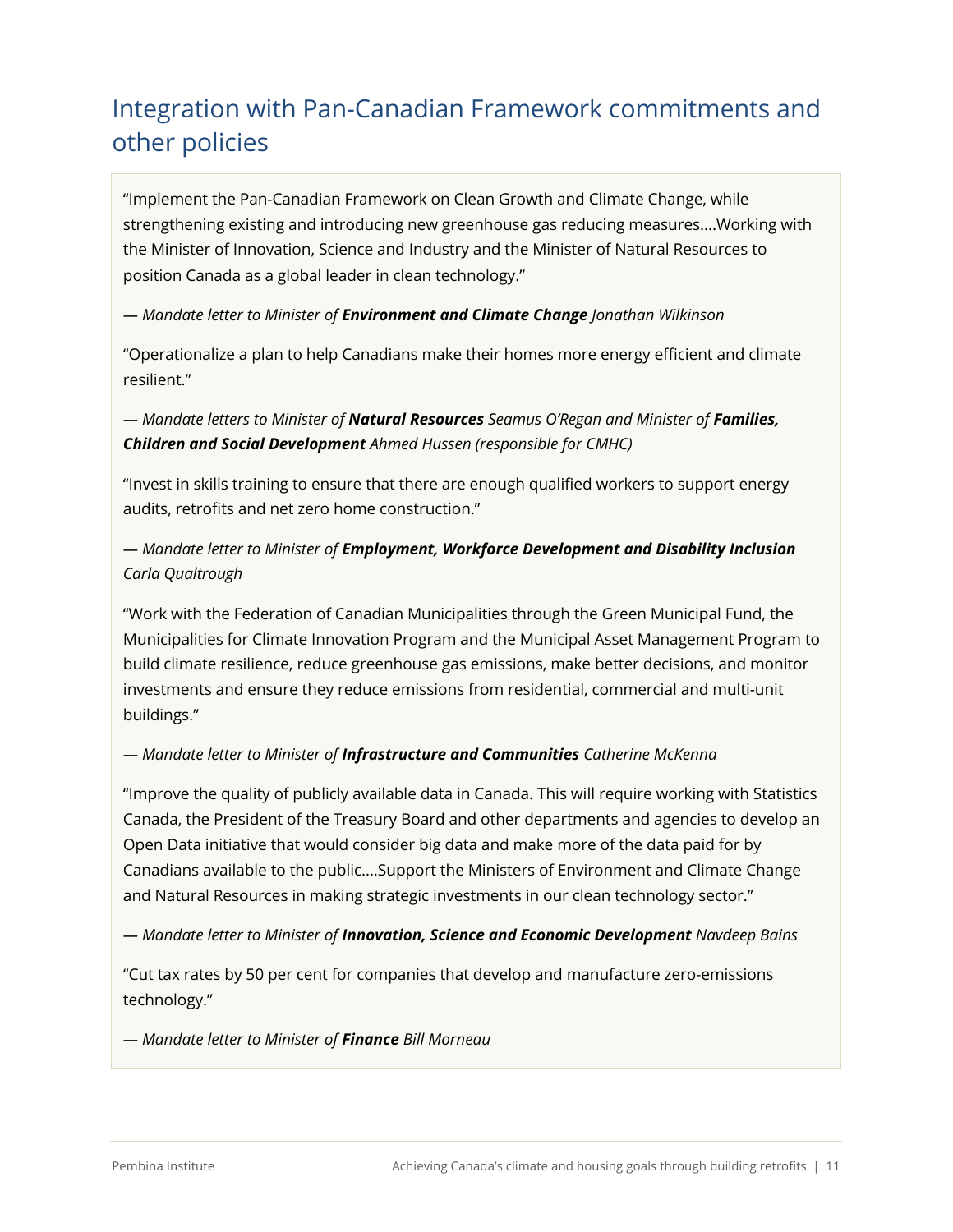# Challenges

- Codes and regulations remain the clearest and most cost-effective market signals for market transformation. Yet, three years after the signing of the PCF, no clear mechanism ensures provincial and territorial commitments related to building decarbonization are implemented. This includes commitments to adopt national building codes, implement code requirements for existing buildings, and implement universal labelling.<sup>8</sup>
- Without ready access to comparable, verified energy performance data, the real estate industry lacks the information required to value retrofit investments and provide evidence to consumers on the benefits of energy retrofits.
- Data sources on energy efficiency technologies, potential, and building performance are fragmented across levels of government, utilities, and stakeholders, and not structured to enable access and use.
- A comprehensive retrofit strategy requires co-ordination across seven federal ministries.

- 14. **Invest \$500 million in workforce development and training:** The transition to lowcarbon buildings requires professionals, contractors and trades that understand best practices for the design and construction of high-performance buildings and retrofits. The current slowdown in various sectors provides an opportunity to provide distance education programs to upgrade and retool more workers with skills that are in high demand in the green building sector. We support the Canada Green Building Council and Efficiency Canada's recommendation to provide \$500 million for training for Canada's low-carbon building workforce.<sup>9</sup>
- 15. **Make access to a portion of funds for incentives and capacity building conditional on advancing regulatory roadmaps for a zero-carbon building sector by 2050:** Without these policies in place, incentive programs will remain ineffective. The federal government should provide capacity-building funding for provincial code adoption, local code enforcement, and implementation of universal home-energy labelling. This funding should be conditional on provinces adopting the 2020 model codes and developing roadmaps to prepare the construction industry for enforcement of the netzero energy ready code by 2030, as committed in the PCF. Similarly, a dedicated fund should be created to support provincial development of retrofit roadmaps leading to net-zero carbon buildings by 2050.

<sup>8</sup> *State of the Framework*.

<sup>9</sup> Canada Green Building Council, *Market Impact Report Update* (forthcoming).